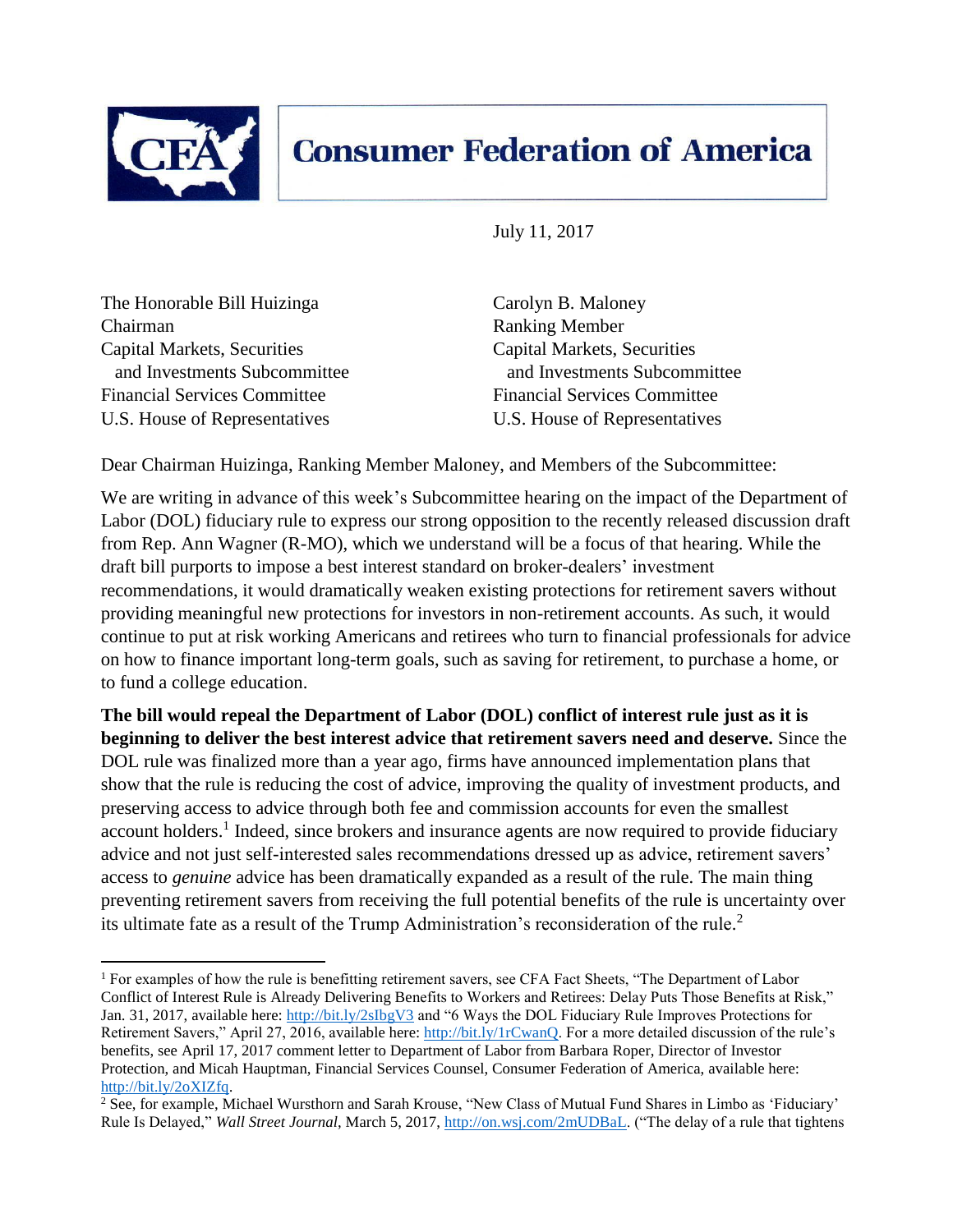**In the DOL rule's place, the bill would apply a best interest standard in name only to brokers' retirement and non-retirement account investment recommendations.** The DOL rule recognizes that the key to promoting best interest advice by sales-based "advisers" is requiring firms to eliminate the complex web of toxic financial incentives that encourage and reward advice that is *not* in customers' best interest. In contrast, the draft bill would not require firms to avoid, or even appropriately manage, these toxic conflicts. Instead, it would give firms the choice of addressing conflicts exclusively through disclosure. Under this approach, brokers would give lip service to acting in customers' best interests while still paying their sales reps more to recommend substandard products that are more profitable for the firm, for example, or setting quotas for the sale of proprietary products. While such egregious conflicts are permitted, however, there is no reason to believe that brokers will abide by a vague and ill-defined best interest standard. And study after study has shown that disclosure alone does not enable investors to protect themselves from the harmful impact of conflicts.

**The bill denies regulators the ability to redress its many shortcomings.** Under the bill, both the Securities and Exchange Commission (SEC) and the Departments of Labor and Treasury would be precluded from adopting any requirements for brokers' recommendations that are "in addition to" the bill's requirements. State authority would also be broadly preempted. Thus, if these agencies wanted to adopt clarifying rules, shore up ineffective protections, or address unforeseen problems that may emerge in the future, they would be unable to do so.

**The draft bill would increase investor confusion.** By scrupulously avoiding using the term "fiduciary duty" to describe its best interest standard, and by requiring no meaningful limits on conflicts, the bill strongly suggests that something less than a true fiduciary standard is intended to apply to brokers' recommendations. This implication that a weaker standard is intended is further reinforced by the bill's broad preemption of state laws that do impose a fiduciary duty on brokers and by its elimination of the requirement in Section 913 of the Dodd-Frank Act that the standard for brokers be no weaker than the existing standard under the Investment Advisers Act. Indeed, it is not clear from the bill's text that it offers protections that are significantly stronger than those afforded by the "suitability" standard that currently applies to brokers' non-retirement account recommendations.<sup>3</sup> Furthermore, the draft bill would allow insurers and others to satisfy their obligations as fiduciaries under ERISA and the tax code by meeting standards that are "substantially similar," but not identical, to those outlined in the bill. This leaves open the very real possibility that even weaker standards could apply to certain products sold to retirement investors, such as fixedindexed annuities, than would apply under this bill to securities recommendations. As a result of all

 $\overline{a}$ standards on brokerages' retirement-savings advice is disrupting efforts to roll out a new class of mutual-fund shares designed to comply with the regulation") See also, Dianna Britton, "DOL in the Real World," *WealthManagement.com*, June 19, 2017, available here[: http://bit.ly/2tAwYgm.](http://bit.ly/2tAwYgm) ("There has been only a handful of fund companies that actually launched T shares as of the June 9 applicability date. Whereas if you asked that question 60 days ago, we had a list of probably 20 fund families who were all indicating they were going to be launching T shares for June 9. And I think that's been a little bit of this kind of circular dynamic between the asset managers trying to understand what the distribution side of the industry wants and needs, and the distribution side sort of asking the asset managers what they're going to have.")

 $3$  The suitability standard also gives lip service to "best interest" without restraining the conflicts of interest that conflict with that standard.